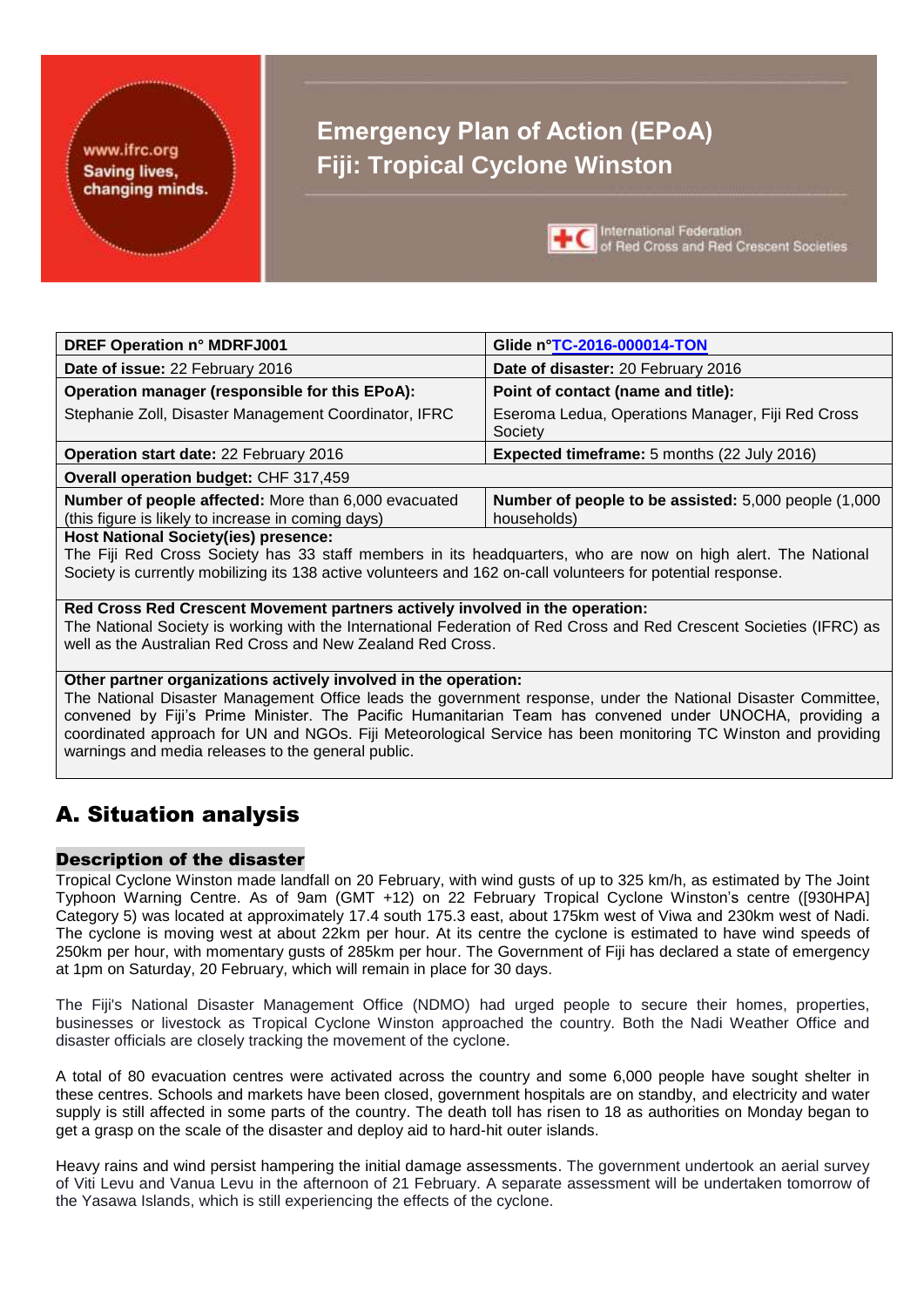

*This [radar image](http://www.met.gov.fj/radar.php) is of TC Winston as it passes over Fiji on 20 February, 2016*

#### Summary of the current response

#### **Overview of Host National Society**

In preparation for the cyclone making landfall in Fiji, an emergency meeting was called and attended by the Fiji Red Cross Society (FRCS), the International Federation of Red Cross and Red Crescent Societies (IFRC) and other incountry Red Cross Red Crescent Movement partners. FRCS has released its own funds in order to support preparedness and response.

The FRCS Headquarters (HQ) has been in close contact with all division coordinators, as well as all 15 branches, providing them with situation updates. All FRCS branches are on standby, however there are no volunteers in the Lau Island group. In the northern division, FRCS volunteers are supporting the local authorities in the emergency centres. On 20 February, as TC Winston made landfall, FRCS volunteers assisted 151 people to evacuate their houses and move to evacuation shelters, where first aid was administered by FRCS as required

An Emergency Operations Centre (EOC) has been set up in the FRCS HQ with teams on standby rotating in 12-hour shifts. The National Society's contingency and disaster management plans have been activated. Emergency Response Team (ERT) members, equipment and vehicles are on stand-by and disaster preparedness stocks are ready to be dispatched as soon as needed.

#### **Overview of Red Cross Red Crescent Movement in country**

National Societies in the Pacific, along with the IFRC Country Cluster Support Team (CCST) in Suva and Partner National Societies, have been on high alert since this Tropical Cyclone was sighted and meteorological projections indicated its imminent impact in Fiji. The IFRC Suva CCST organized several teleconferences for concerned partners, to better coordinate the preparedness for response. The IFRC CCST continues to closely liaise with FRCS, providing support for information management (including preparation of situation reports) and international relations management.

A coordination teleconference call has been organized on 20 February between the IFRC CCST in Suva, the Regional Office in Kuala Lumpur and the Pacific National Societies (Australian Red Cross, Fiji Red Cross Society, New Zealand Red Cross, and Tonga Red Cross Society). The IFRC Suva CCST activated its business continuity plan prior to TC Winston making landfall. The available stock reports from Pacific National Societies have been shared and analyzed to prepare for potential dispatch of NFIs to affected island communities. Meanwhile, the International Committee of Red Cross (ICRC) is supporting in setting up the system for Restoring Family Links (RFL).

An [Information bulletin](http://www.ifrc.org/docs/Appeals/16/IBFJITONtc200216.pdf) and a [news story](http://www.ifrc.org/en/news-and-media/news-stories/asia-pacific/fiji/red-cross-responds-as-cyclone-winston-bears-down-on-fiji---71948/) were issued on 20 February, covering the situations and Pacific National Societies and IFRC preparedness and response plans. Additional support has been offered by the IFRC, but no official request has yet been received for assistance from outside the Pacific. The teams will remain in close contact and re-evaluate support needs. Delegates from Pacific National Societies are also on stand-by for deployment if needed.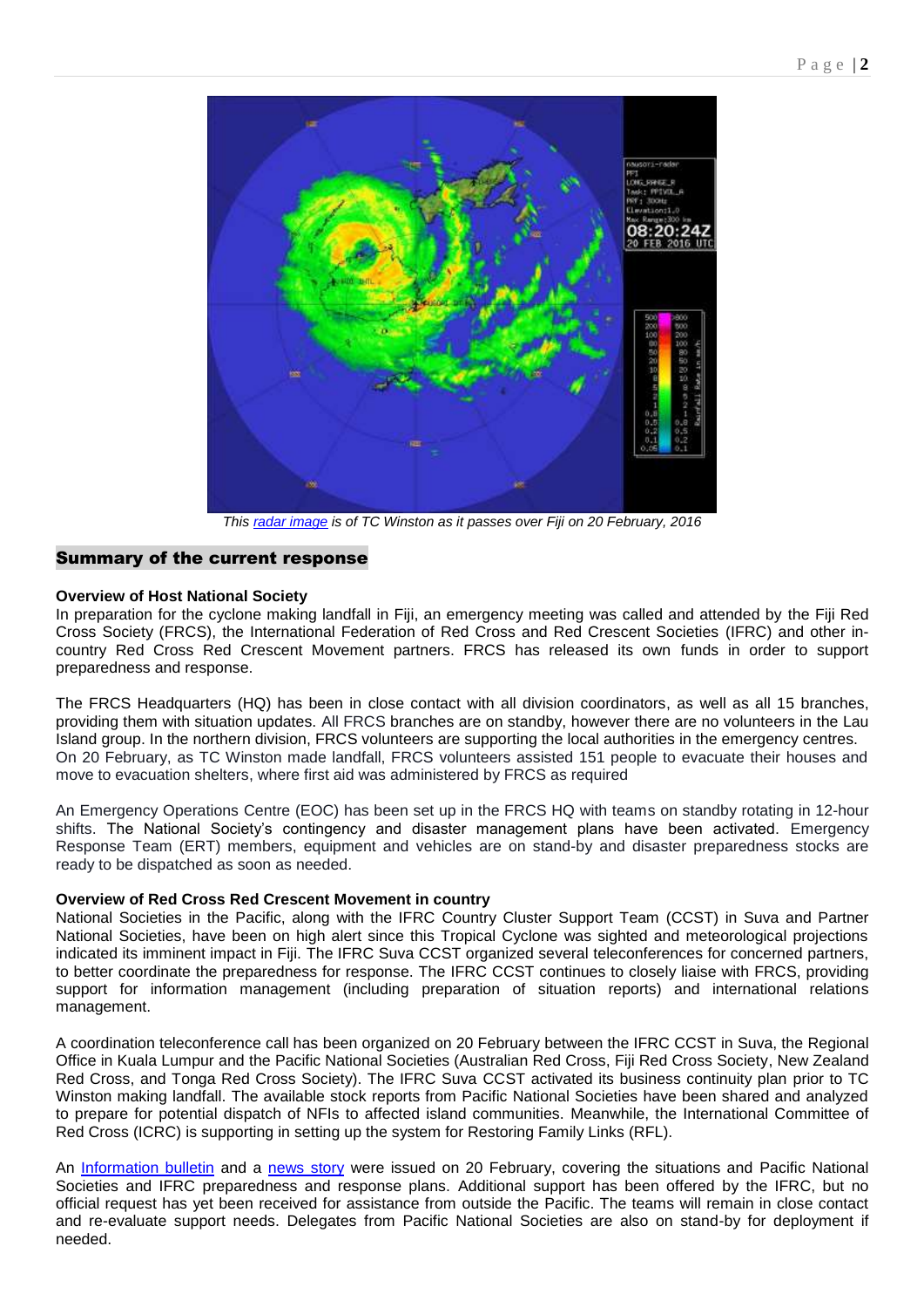#### **Overview of non-RCRC actors in country**

Fiji is a regional hub for a number of UN and Non-Government agencies. The Regional Clusters are mostly based in Suva, including the WASH cluster, the Health and Nutrition cluster, Protection cluster and Logistics cluster. UNOCHA is also based in Fiji providing coordination and communication, as well as WHO, UN Women and WFP among others. NGOs present in country include ADRA, Oxfam, Save the Children, Care, World Vision, Live and Learn, as well as a large number of civil society organisations, who are coordinated through Pacific Islands Association of Non-Governmental Organisations (PIANGO). Suva is home to the vast majority of NGOs in the Pacific and is headquarters of the Council of Regional Organisation in the Pacific which includes the Foundation of the People for the South Pacific (FSPI), the Pacific Islands Forum Secretariat (PIFS) and the South Pacific Commission (SPC).

#### *Coordinating with the authorities*

The FRCS coordinates closely with the NDMO and is an active participant in the high level National Disaster Committee, which is chaired by the Fiji's Prime Minister. Through its auxiliary role to the government, FRCS has access to trucks and ships. Red Cross volunteers are being mobilized at the request of the NDMO and will support in joint damage assessments in the coming days. The NDMO has made radio announcements encouraging communities at risk to cooperate with the Red Cross volunteers and with NDMO itself. FRCS has also mobilized its volunteers to provide support in Government-run evacuation centres.

The Government will be providing food for affected communities, and has committed to provide a one-month food distribution.

#### *Inter-agency coordination*

A cluster coordination meeting was held on 20 February at UNOCHA. The meeting was attended by approximately 30 UN agencies and NGO, as well as a representative from the Fiji's NDMO. Information on available resources and preparedness strategy was shared to ensure the country was adequately prepared for the impact of TC Winston. The next cluster meeting is being held on 22 February.

#### Needs analysis, beneficiary selection, risk assessment and scenario planning

#### **Needs assessments**

As of 22 February, detailed information on TC Winston's impact on the population is still unclear. Observation reports of heavy damage are surfacing; however, the full level of damage will not be known until official assessments are carried out in the coming days.

FRCS is contributing to the overall objectives of the national response according to its role in Fiji's National Disaster Plan. This includes assistance in post disaster damage and needs assessments, provision of emergency shelter and other household items, among other things. The FRCS branches have commenced initial damage and needs assessments. All FRCS assessments are conducted in close consultation with the government-managed Division and District Operation Centres. The initial assessments' findings will complement the upcoming government-led assessments.

The FRCS assessments have already started in the central division and the west (Suva, Nausori, Korovou, Rewa, Tailevu, Naitasiri). In consultation with the Government, and if accessible, FRCS also plans to undertake assessments in the north (Tavua, Rakiraki, Lautoka), the east (Nabouwalu, Savusavu and Tavenui), and in Koro, Levuka, Kadavu, Lau Group. The accessibility to other assessment areas will be confirmed by the Disaster Management Committee (DISMAC) of Fiji's NDMO. Assessments will be carried out by teams of 10 volunteers and 5 staff members. The aforementioned branches are supported by a Diversional Service Centre in the West, in Lautoka and a Diversional Service Centre in the north, in Labasa, which act as hubs between the HQ and the branches.

To date, media has reported damage to houses in Nausori, Korovou, Rakiraki, Ba, Savusavu, Taveuni and the Lau group. Shelter needs are expected to be a priority in this response. It is likely that replenishment of shelter kits will be needed promptly.

Based on further information and assessments, when conditions safely permit (heavy rains continue in Fiji), the Emergency Plan of Action may be revised to address evolving needs, across different sectors. Additional assistance may be requested through the IFRC international disaster response mechanisms.

#### **Beneficiary selection**

Given the little available information on the impact of TC Winston on the population, FRCS's priority will be given to households that have been completely displaced, with special consideration given to families that are highly vulnerable due to gender, age, disability or other factors. The initial distributions will focus on the most accessible areas as identified by DISMAC.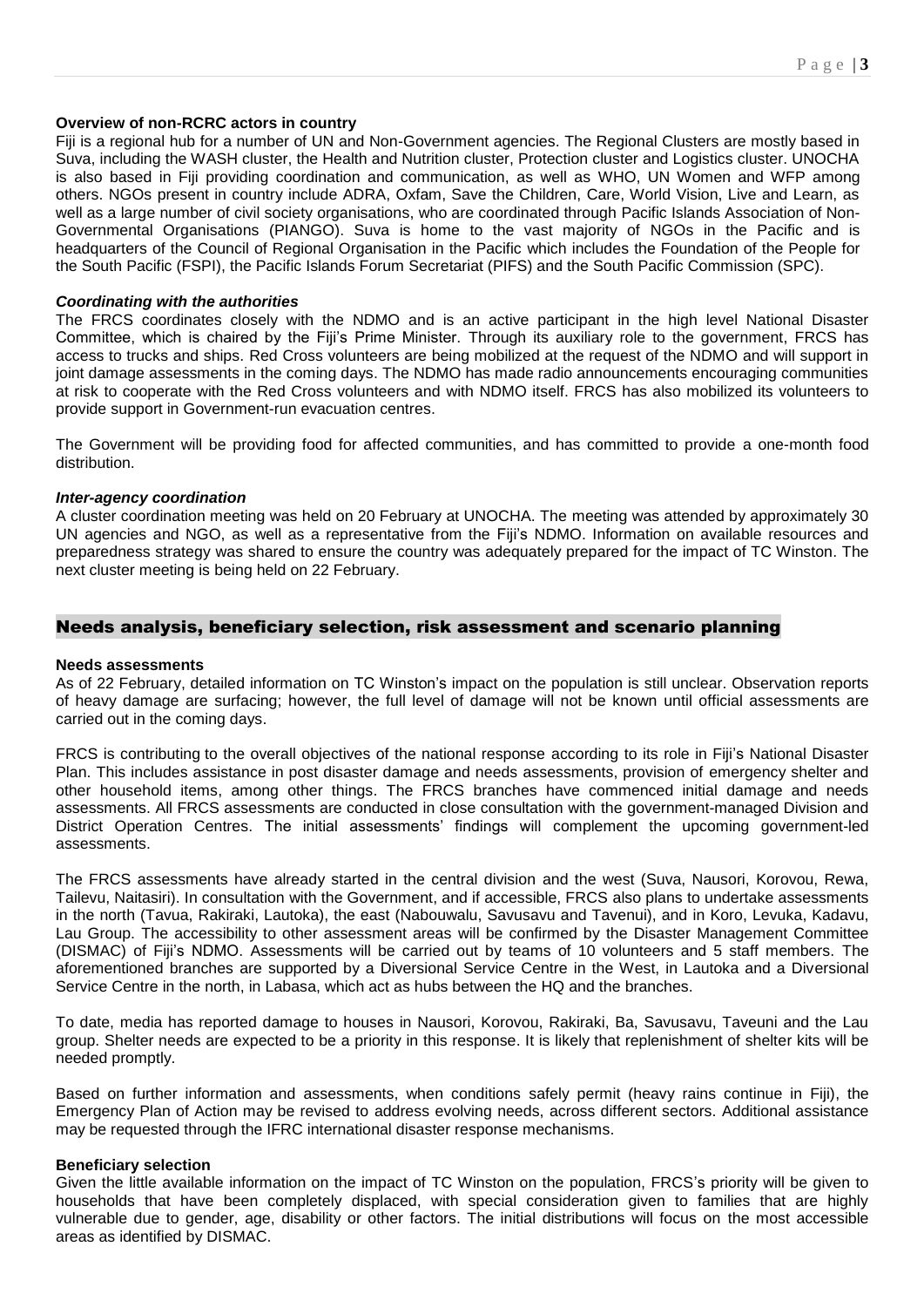#### **Risk Assessment**

Following the impact of TC Winston, there might be difficulty in accessing to some remote areas. Roads may be damaged and low-lying land flooded, which may pose risks for volunteers' safety. In the evening of 21 February, TC Winston was located to the far west of Fiji, moving further away from Fiji. Associated rain bands continue to affect parts of Fiji with occasional heavy rains and squally thunderstorms. Flood warnings and alerts are in force in low lying areas.

# B. Operational strategy and plan

#### **Overall objective**

This operation aims to support the FRCS in responding to the immediate needs of communities affected by Tropical Cyclone Winston, providing emergency shelter and non-food relief items (NFRIs), and undertaking rapid assessments to inform the development of a detailed action plan. At this stage, the cyclone has caused substantial damage to housing and infrastructure. This operation aims to meet the most urgent needs of those displaced by Tropical Cyclone Winston and it is likely that it will be developed into an Emergency Appeal in the coming days once the needs and planned response are better known.

#### Proposed strategy

To provide access to emergency shelter and other relief assistance for an estimated 5,000 people (1,000 families) in prioritized disaster affected areas.

In order to address the immediate needs of the most affected population, the National Society proposes to focus on 1) undertaking rapid assessments, and 2) the distribution of emergency shelter materials and non-food items (NFIs).

Assessments will be carried out using the Fiji Red Cross templates (aligned with the government's assessments), which also incorporate gender disaggregated analysis to provide the necessary information for gender appropriate response.

#### Operational support services

#### Human resources

The FRCS is a strong national society with 15 branches and its HQ in Suva. FRCS has 33 staff members and 314 volunteers. Aside from the FRCS's volunteers being the first responders in this response, 24 ERT trained volunteers in the North and 27 in the West have also been activated and are on standby. In terms of staff, it is planned to provide additional surge capacity to some key locations. This DREF covers travel, accommodation and per-diem costs for the staff and volunteers. The DREF will also cover insurance for the volunteers in the operation through the IFRC global volunteer accident insurance scheme.

The FRCS has determined that it will need technical support from the IFRC and Partner National Societies present in the region to respond effectively. The IFRC Regional Logistics Coordinator is currently in-country supporting the response. Furthermore, an RDRT member will be requested for deployment to provide technical surge support. Also, the IFRC Field Delegate from the TC-PAM response based in Vanuatu, will be deployed to Fiji to provide operational support in the coming days. Additional support can be provided by the IFRC's operation manager in Suva.

#### Logistics and supply chain

The table on the right is the list of non-food items and the quantity ratio per household. Most of the stocks are readily available in the containers prepositioned by FRCS.

The FRCS has a total of 22 containers spread around their branches and at HQ. Each container warehouse contains sufficient pre-positioned NFI's for 100 households (total of 2,200 household). In addition to these NFI's, a total of 200 shelter tools kits, available in NS stock, will also be distributed. This DREF will serve to replenish part of these stocks following the distribution of relief items to 1,000 of the most affected families.

| <b>Items</b>               | Quantity |
|----------------------------|----------|
| Tarpaulins (6m x 4m)       | 2        |
| Hygiene kits (family of 5) | 2        |
| Kitchen sets (A)           |          |
| Jerry cans (10-litre)      | з        |
| Dignity kit                |          |
| <b>WASH kit</b>            |          |
| <b>Blankets</b>            |          |

All procurement related to this DREF will be following IFRC standard procurement procedures.

FRCS has one truck available at HQ for the immediate distribution of relief goods. Additionally, FRCS has an agreement with the government and with three private companies for trucking services. FRCS has access to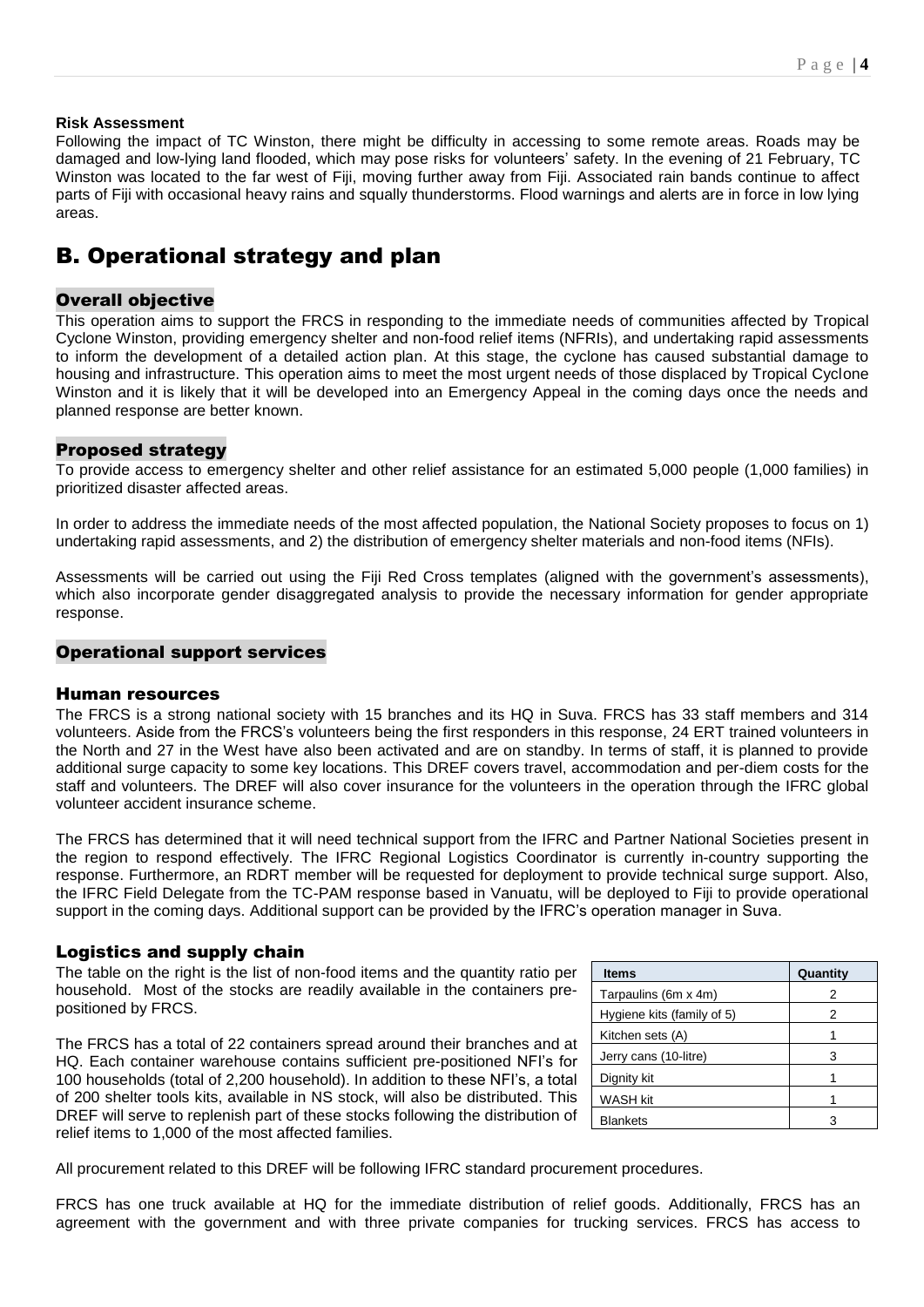boats/ferries through the government for the movement of staff and volunteers as well as for transportation of relief goods to outer islands.

Australia Red Cross and New Zealand Red Cross have additional emergency stocks — NFIs and emergency shelter items including shelter kits, which could possibly be deployed if international assistance is requested by the government. Depending on the impact of TC Winston, these stocks could also be used to replenish those distributed by FRCS.

Logistics costs within the region tend to be extremely high due to the significant distances between countries/areas. Movement of human resources will be expensive and is expected to take up a larger proportion of the overall budget.

The IFRC Regional Logistics Unit (RLU) in Kuala Lumpur will provide the technical support to the FRCS and IFRC Suva CCST, as needed.

#### Information technologies (IT)

Tropical Cyclone Winston has affected the power supply and communication infrastructure in its wake. FRCS has one satellite phone, in addition to this, NZRC has activated four satellite phones which can be used by FRCS. Teams being deployed will be equipped with mobile and satellite phones as required and telecommunication costs are factored into the budget of this operation.

#### Communications

Communications are a vital aspect to any emergency operation. To assist with clear and timely communications and information management, a communications delegate has been identified and will be seconded to the operation.

#### Planning, monitoring, evaluation, & reporting (PMER)

Reporting on the operation will be carried out in accordance with the IFRC minimum reporting standards. One update will be issued during the operation's timeframe and a final report within three months of the end of the operation. However, if this operation evolves into an Emergency Appeal, subsequent reporting will be done within the context of that Appeal. The IFRC PMER delegate for TC Pam, based in Vanuatu, is supporting remotely, and if needed, incountry PMER support will be explored if the DREF develops into an Emergency Appeal.

#### Administration and Finance

The IFRC, through the department of finance, provides the necessary operational support for review, validation of budgets, bank transfers, and technical assistance to the National Society on procedures for justification of expenditures, including the review and validation of invoices. The IFRC has strong relations over many years with the National Societies of the Pacific and these Societies are accustomed to these financial procedures.

The finance and administration team in the IFRC Suva CCST (one finance manager, and three finance officers as well as two administration officers and five drivers) is providing the necessary support (including transport) to facilitate the operation.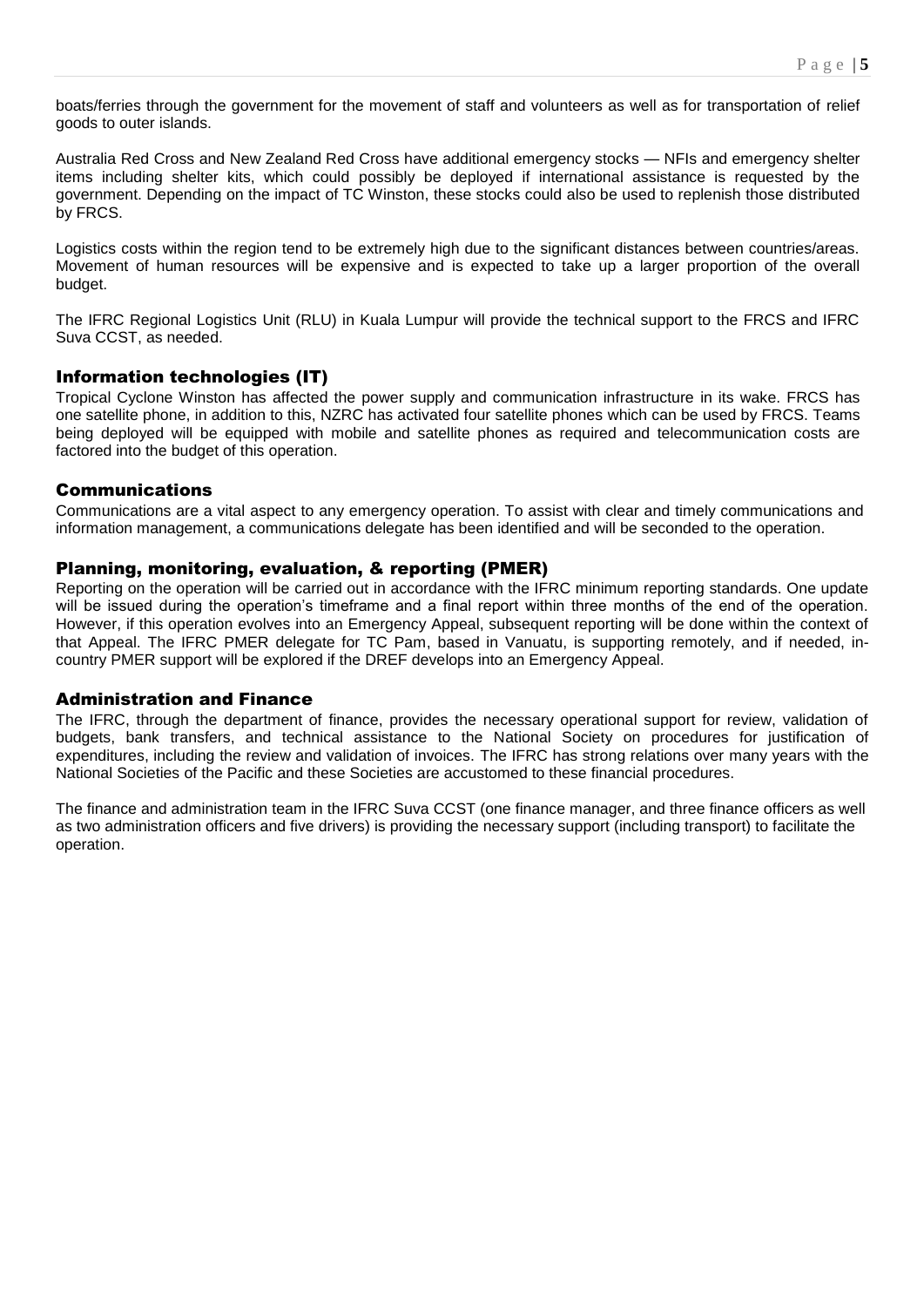# C. DETAILED OPERATIONAL PLAN

# Quality programming / Areas common to all sectors

**Needs analysis**: This DREF allocation will support deployment of rapid assessment teams to quickly determine needs of the affected population – which is crucial in informing the development of a detailed action plan. Based on further information and rapid assessments to be carried out when safety conditions permit, additional assistance may be requested through the IFRC international disaster response mechanisms, including a possible Emergency Appeal.

| Outcome 1:                                                                                                       |  |   |              |                              |   |   |  |           |   |    |   |    |    |    |                           |   |   |                   |                           |
|------------------------------------------------------------------------------------------------------------------|--|---|--------------|------------------------------|---|---|--|-----------|---|----|---|----|----|----|---------------------------|---|---|-------------------|---------------------------|
| Continuous and detailed assessment and analysis is used to inform the design and implementation of the operation |  |   |              |                              |   |   |  |           |   |    |   |    |    |    |                           |   |   |                   |                           |
| Output 1.1                                                                                                       |  |   |              |                              |   |   |  |           |   |    |   |    |    |    |                           |   |   |                   |                           |
| Needs assessments are conducted and response plans updated according to findings.                                |  |   |              |                              |   |   |  |           |   |    |   |    |    |    |                           |   |   |                   |                           |
| Activities planned<br>Week                                                                                       |  |   |              |                              |   |   |  | 8         |   | 10 |   | 12 | 13 | 14 |                           |   |   | 19                | 20                        |
| Mobilize FRCS staff and volunteers for assessments.                                                              |  | X | X            | A                            |   |   |  |           |   |    |   |    |    |    |                           |   |   |                   |                           |
| Mobilize/deploy IFRC delegates available in-country to support FRCS in<br>conducting assessments.                |  | X | $\mathbf{x}$ | $\mathbf{v}$                 |   |   |  |           |   |    |   |    |    |    |                           |   |   |                   |                           |
| Develop a response plan with activities that will meet identified<br>beneficiary needs.                          |  | X | X            | X                            |   |   |  |           |   |    |   |    |    |    |                           |   |   |                   |                           |
| Output 1.2<br>Additional assistance is considered where appropriate and incorporated into the plan               |  |   |              |                              |   |   |  |           |   |    |   |    |    |    |                           |   |   |                   |                           |
| Activities planned<br>Week                                                                                       |  |   |              |                              |   |   |  |           |   | 10 |   | 12 | 13 | 14 |                           |   |   | 19                | 20                        |
| Ensure that any adjustments to initial plans are informed by continuous<br>assessment of needs                   |  | X | X            | $\mathbf{v}$<br>$\mathbf{A}$ | X | X |  | $\lambda$ | X | X  | X | X  | X  |    | $\mathbf{v}$<br>$\Lambda$ | A | X | $\mathbf{v}$<br>л | $\mathbf{v}$<br>$\lambda$ |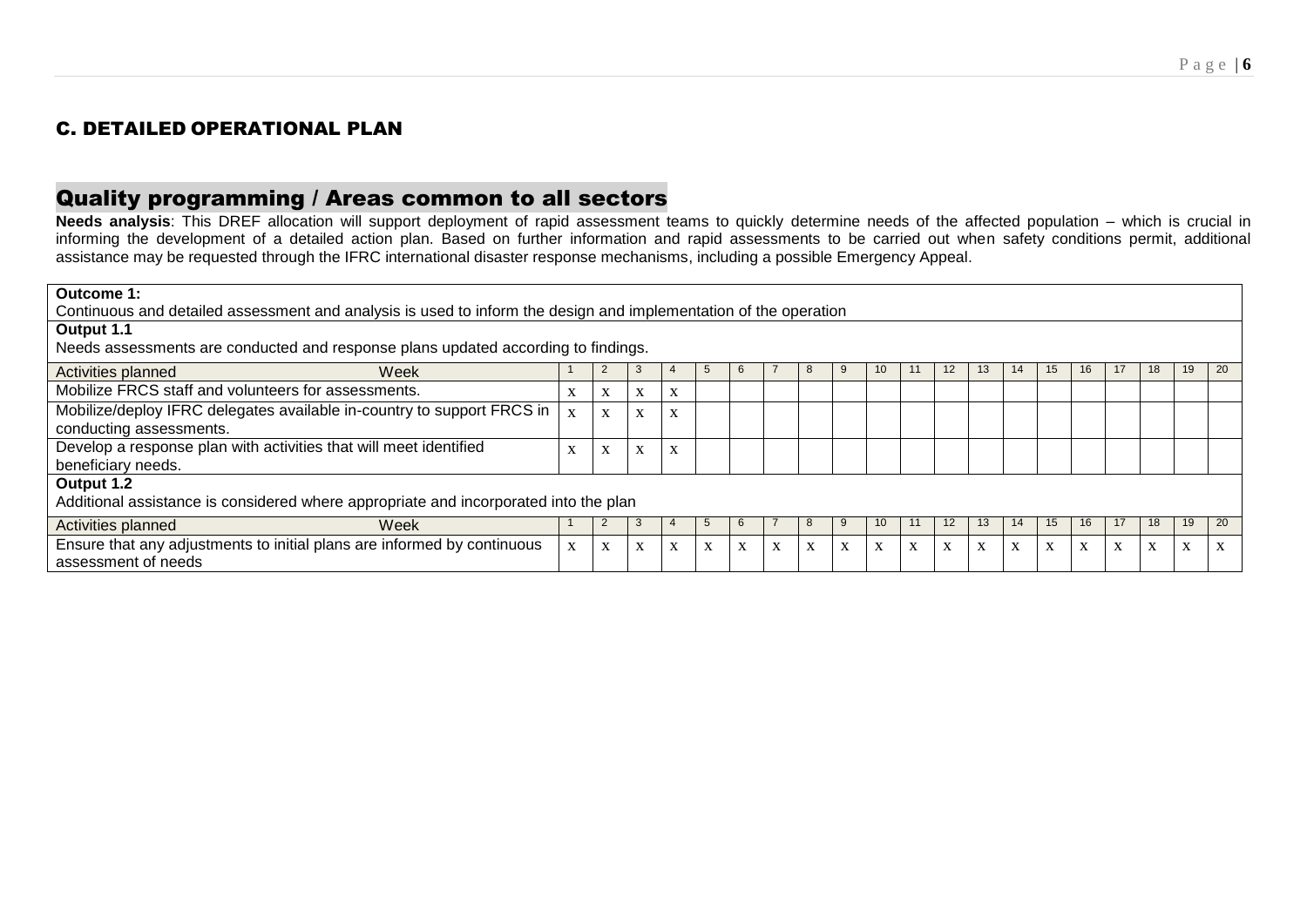# Shelter and settlements (and household items)

Needs analysis: Based on previous experiences of the impact of cyclones in the region, the immediate needs of the affected population is likely to be food, emergency shelter and other NFIs. More than 6,000 people have been evacuated to temporary shelters in evacuation centres and will require essential items to meet immediate needs in a dignified manner. This DREF operation will therefore support provision and replenishment of much needed NFIs, including tarpaulins, blankets, hygiene kits, and jerry cans. It is expected that the procurement process for the replenishment of distributed NFIs will require some time, therefore the timeframe of this DREF operation is planned for five months.

Population to be assisted: Up to 1,000 of the most vulnerable households will be assisted with NFIs and 200 households will also benefit from the distribution of Shelter Tool Kits to support and the wider population in need.

| Outcome 1:                                                                                   |             |                   |             |              |   |                           |                           |                    |  |    |  |    |    |           |    |    |    |    |    |
|----------------------------------------------------------------------------------------------|-------------|-------------------|-------------|--------------|---|---------------------------|---------------------------|--------------------|--|----|--|----|----|-----------|----|----|----|----|----|
| The emergency shelter and settlement needs of the population affected by TC Winston are met. |             |                   |             |              |   |                           |                           |                    |  |    |  |    |    |           |    |    |    |    |    |
| Output 1.1                                                                                   |             |                   |             |              |   |                           |                           |                    |  |    |  |    |    |           |    |    |    |    |    |
| Emergency shelter assistance and household items are provided to the target population.      |             |                   |             |              |   |                           |                           |                    |  |    |  |    |    |           |    |    |    |    |    |
| Week<br>Activities planned                                                                   |             |                   |             |              |   |                           |                           |                    |  | 10 |  | 12 | 13 |           | 15 | 16 | 18 | 19 | 20 |
| Identify, register, verify and mobilize beneficiaries for distributions                      |             | $\mathbf{v}$<br>A | X           |              | X | $\mathbf{v}$<br>A         | $\boldsymbol{\mathrm{X}}$ | $\Lambda$          |  |    |  |    |    |           |    |    |    |    |    |
| Mobilize and transport non-food items to affected areas.                                     |             | $\mathbf{v}$<br>A | X           |              | X | $\mathbf{v}$<br>$\Lambda$ | X                         | $\mathbf{\Lambda}$ |  |    |  |    |    |           |    |    |    |    |    |
| Distribute non-food relief items to 1,000 affected households,                               |             | $\bf{X}$          | X           |              | X | X                         | X                         | $\Lambda$          |  |    |  |    |    |           |    |    |    |    |    |
| complemented with hygiene promotion activities.                                              |             |                   |             |              |   |                           |                           |                    |  |    |  |    |    |           |    |    |    |    |    |
| Distribute 200 Shelter Tool kits to most affected households with                            | $\mathbf x$ | X                 | X           | $\mathbf{v}$ |   |                           |                           |                    |  |    |  |    |    |           |    |    |    |    |    |
| significant dwelling damage.                                                                 |             |                   |             |              |   |                           |                           |                    |  |    |  |    |    |           |    |    |    |    |    |
| Organize orientation training on shelter kit for 45 volunteers.                              |             |                   | $\mathbf x$ |              |   | $\mathbf{v}$<br>A         | X                         | A                  |  |    |  |    |    |           |    |    |    |    |    |
| Replenishment of distributed NFRIs                                                           |             |                   |             |              |   | $\mathbf{v}$<br>A         | $\boldsymbol{\mathrm{X}}$ |                    |  |    |  |    |    | $\Lambda$ |    |    |    |    |    |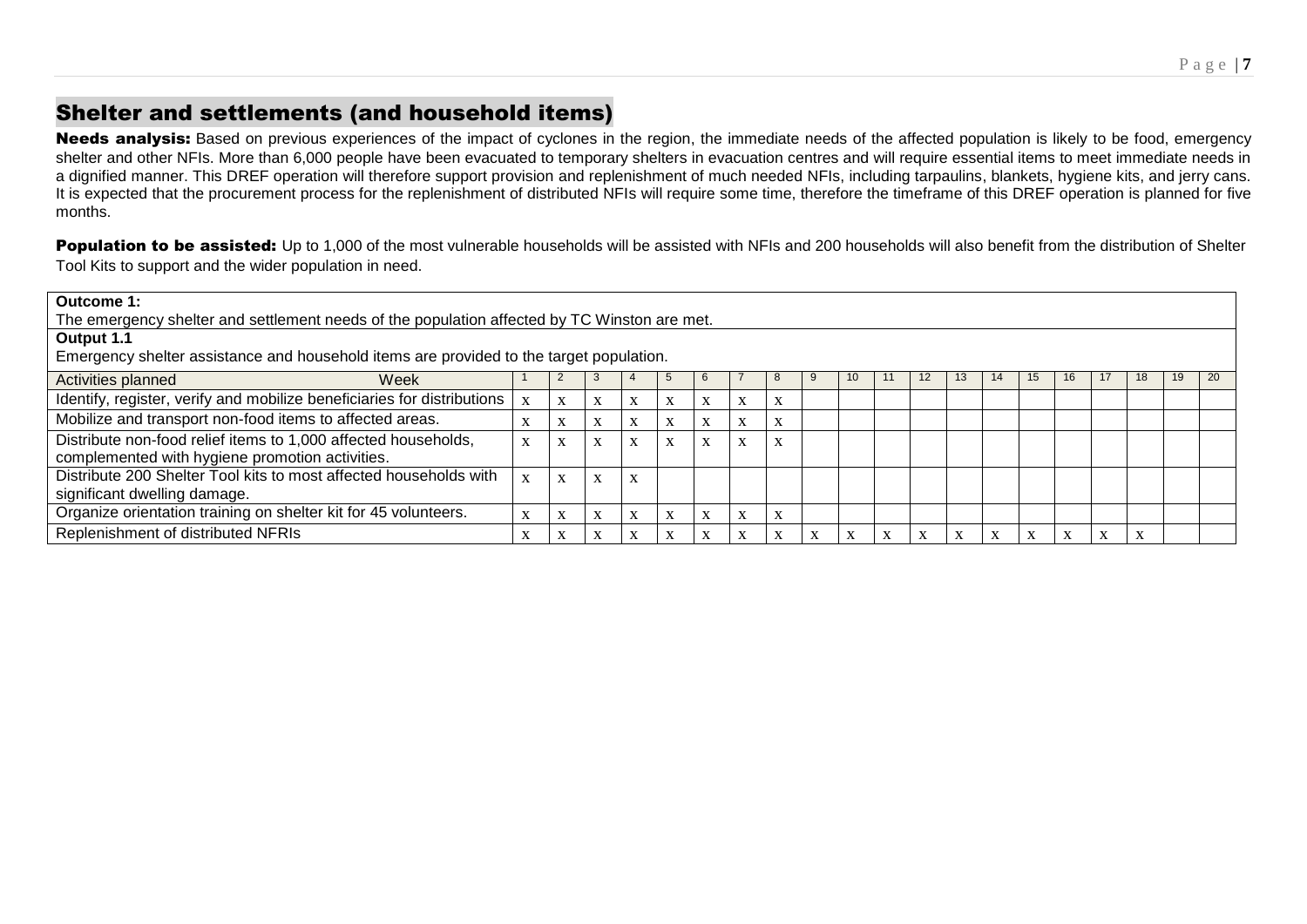# <span id="page-7-0"></span>Budget

# **DREF OPERATION** 22/02/2016

MDRFJ001 : Tropical Cyclone Winston

|                                                      | <b>DREF Grant</b> |
|------------------------------------------------------|-------------------|
| <b>Budget Group</b>                                  | <b>Budget CHF</b> |
|                                                      |                   |
| Shelter - Relief                                     | 31,200            |
| <b>Clothing &amp; Textiles</b>                       | 18,000            |
| Water, Sanitation & Hygiene                          | 10,000            |
| <b>Medical &amp; First Aid</b>                       | 34,000            |
| <b>Utensils &amp; Tools</b>                          | 30,000            |
| <b>Other Supplies &amp; Services</b>                 | 29,000            |
| <b>Total RELIEF ITEMS, CONSTRUCTION AND SUPPLIES</b> | 152,200           |
|                                                      |                   |
| Distribution & Monitoring                            | 14,600            |
| Transport & Vehicle Costs                            | 49,200            |
| Logistics Services                                   | 7,500             |
| <b>Total LOGISTICS, TRANSPORT AND STORAGE</b>        | 71,300            |
|                                                      |                   |
| <b>National Society Staff</b>                        | 4,605             |
| Volunteers                                           | 55,054            |
| <b>Total PERSONNEL</b>                               | 59,659            |
|                                                      |                   |
| Travel                                               | 12,700            |
| <b>Office Costs</b>                                  | 1,650             |
| Communications                                       | 500               |
| <b>Financial Charges</b>                             | 75                |
| <b>Total GENERAL EXPENDITURES</b>                    | 14,925            |
|                                                      |                   |
| Programme and Services Support Recovery              | 19,375            |
| <b>Total INDIRECT COSTS</b>                          | 19,375            |
|                                                      |                   |
| <b>TOTAL BUDGET</b>                                  | 317,459           |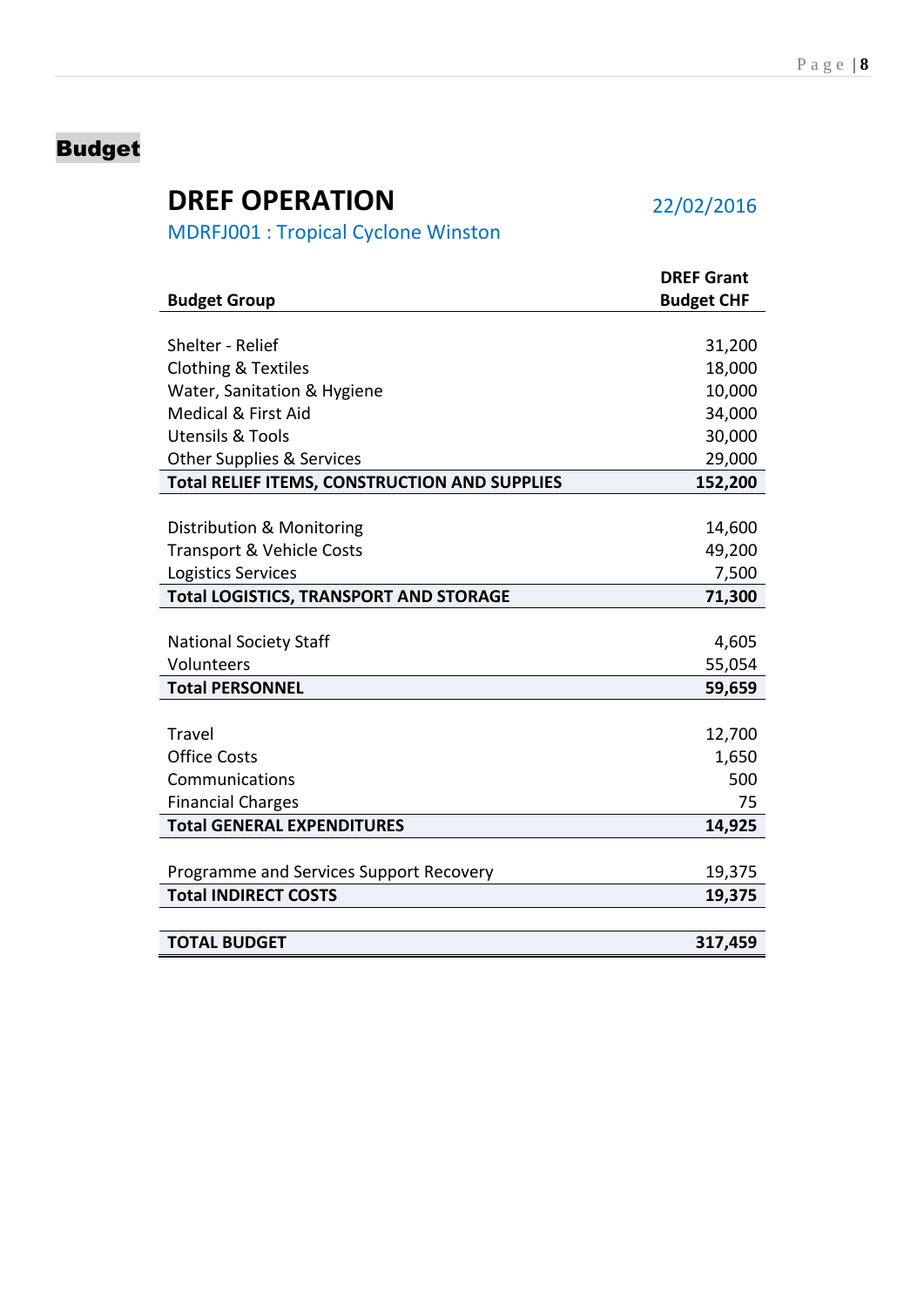# **Contact information**

### **For further information, please contact:**

# **Fiji Red Cross Society:**

- Filipe Nainoca, Director General; phone: +679 3303 818; email: [directorgeneral@redcross.com.fj](mailto:directorgeneral@redcross.com.fj)
- Eseroma Ledua, Operations Manager, phone: +6767741761; email: [operations@redcross.com.fj](mailto:operations@redcross.com.fj)

# **Tonga Red Cross Society:**

- Sione Taumoefolau, Secretary General; phone: 676 8785761; email: sg@tongaredcross.to
- Inoke Taufa, Disaster Management Officer; phone: +6767741761; email: [veapine@gmail.com](mailto:veapine@gmail.com)

# **IFRC country cluster support team, Suva (phone +679 3311 855):**

- Ahmad Sami, Acting Head of Office; mobile: +679 9992487; email: Ahmad.sami@ifrc.org
- Stephanie Zoll, Disaster Management Coordinator; phone: +679 9980561; email: stephanie.zoll@ifrc.org

# **IFRC Asia Pacific regional office, Kuala Lumpur (phone: +60 1025729; + 60 1025775):**

- Martin Faller, Head of Operations; mobile: +60 12 230 7391; email: [martin.faller@ifrc.org](mailto:martin.faller@ifrc.org)
- Nicolas Verdy, Operations Coordinator; mobile: +60 19 620 0357; email: [nicolas.verdy@ifrc.org](mailto:nicolas.verdy@ifrc.org)
- Sanna Salmela-Eckstein, Operations Coordinator; mobile: +60 12 207 6534; email: [sanna.salmela@ifrc.org](mailto:sanna.salmela@ifrc.org)
- Patrick Fuller, Communications Manager; mobile: +60 12 230 8451; email: patrick.fuller@ifrc.org
- Diana Ongiti, Relationship Manager: Emergencies; mobile +60 12 371 2004; email: [diana.ongiti@ifrc.org](mailto:diana.ongiti@ifrc.org)
- Peter Ophoff, Head of Planning, Monitoring, Evaluation and Reporting (PMER), email: peter.ophoff@ifrc.org

### **IFRC Geneva:**

• Christine South, Operations Support; phone: +41 22 730 4529, email: [christine.south@ifrc.org](mailto:christine.south@ifrc.org)

# $\Delta$

### **Click here**

- **1. [Above](#page-7-0) for the DREF Budget**
- **2. [Below](#page-9-0) for the map**
- **3. [Return](#page-0-0) to the title page**

# **How we work**

All IFRC assistance seeks to adhere to the **Code of Conduct** for the International Red Cross and Red Crescent Movement and Non-Governmental Organizations (NGOs) in Disaster Relief and the **Humanitarian Charter and Minimum Standards in Humanitarian Response (Sphere)** in delivering assistance to the most vulnerable. The IFRC's vision is to **inspire, encourage, facilitate and promote at all times all forms of humanitarian activities** by National Societies, with a view to **preventing and alleviating human suffering**, and thereby contributing to the **maintenance and promotion of human dignity and peace in the world.**

The IFRC's work is guided by Strategy 2020 which puts forward three strategic aims:



Save lives protect livelihoods. and strengthen recovery from disaster and crises.



Enable healthy and Safe living.



Promote SOCIal inclusion and a culture of non-violence and peace.